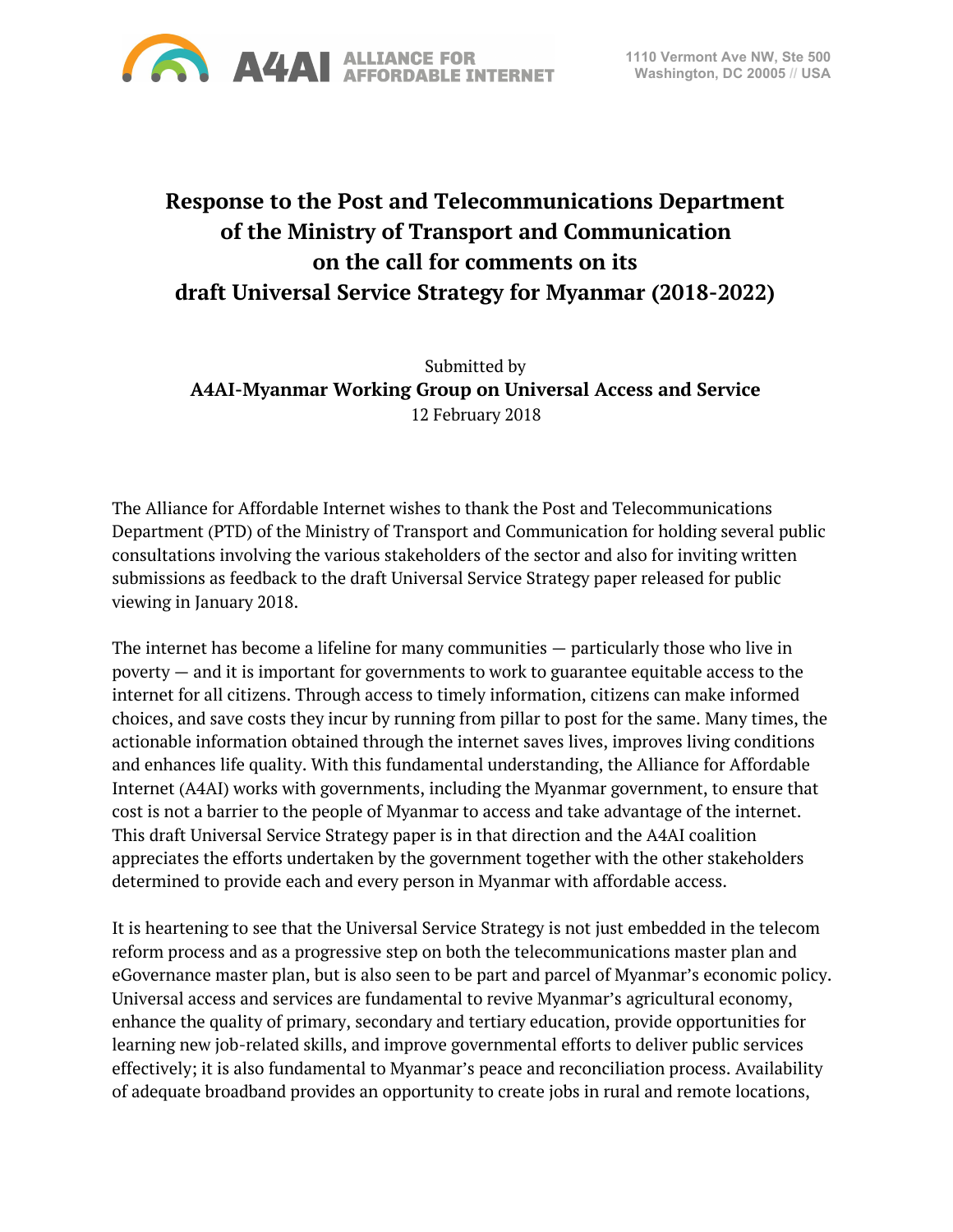

and to create opportunities for saving costs that would otherwise be incurred by communities in search of improved livelihoods. ICT skills and the ability to use the internet in meaningful ways by all people are fundamental to poverty alleviation.

A4AI also takes note of the detailed field visits, analysis and data collection undertaken by Intelecon Inc, the consulting group engaged by the government to assist them prepare this paper.

#### **1. Maintain the 2% levy for now**

A4AI appreciates that the idea of Universal Service is termed as a policy goal and that the government recognises its responsibility to guarantee a minimum set of telecom services, including both voice and broadband internet, which all people are able to use regardless of their economic status, religious background, ethnicity, location, sex and physical ability. It is of paramount importance that the government ensures access to the internet for all. To help fund this effort, the Ministry has introduced a 2% contribution to be paid by National Telecommunications License (NTL) holders on an annual basis, beginning in 2018. This is a commendable step and A4AI strongly believes that this levy should not be reduced or delayed unless there is sufficient empirical evidence to justify such actions. However, every effort should be undertaken to make the Universal Service Strategy and Fund work to contribute to the expansion and growth of the sector. A4AI recommends that in addition to the governmental commitment, the regulator should strive to obtain equal commitment and enthusiasm among the NTL holders for their contribution is in support of the collective effort by the sector to secure universal access and to meet the government's policy goals.

## **2. Propose clear, time-bound targets for ICT access, use, and contributions to social and economic development**

While the Telecommunications Master Plan includes some fundamental targets to accomplish with regards to internet coverage, connectivity, speed, and affordability, these targets would do well to be even more ambitious, and to consider how these targets might impact wider socio-economic development. Such targets were discussed at a three-day workshop hosted by A4AI and the GSMA on Mobile for Socio and Economic [Development](http://a4ai.org/myanmar/a4ai-myanmar-coalition-meeting-and-workshop-july-20-22-2016/), which brought together officials from various line ministries, private sector entities, and civil society. It is therefore important for the PTD to articulate, together with key people from other line ministries, a set of clear targets, especially focusing on how the communications sector will contribute to meeting each of the 17 Sustainable Development Goals (SDGs). ICT-enabled development targets are key to ensuring that the telecom sector is not seen as purely a revenue generating sector for the government, but as one that can contribute to national economic growth and development. A suggested first target would be for Myanmar to adopt A4AI's  $\frac{1}{1}$  for 2' [affordability](http://a4ai.org/un-broadband-commission-adopts-a4ai-1-for-2-affordability-target/) target, which calls for 1GB of mobile broadband data to be made available to citizens for 2% or less of GNI per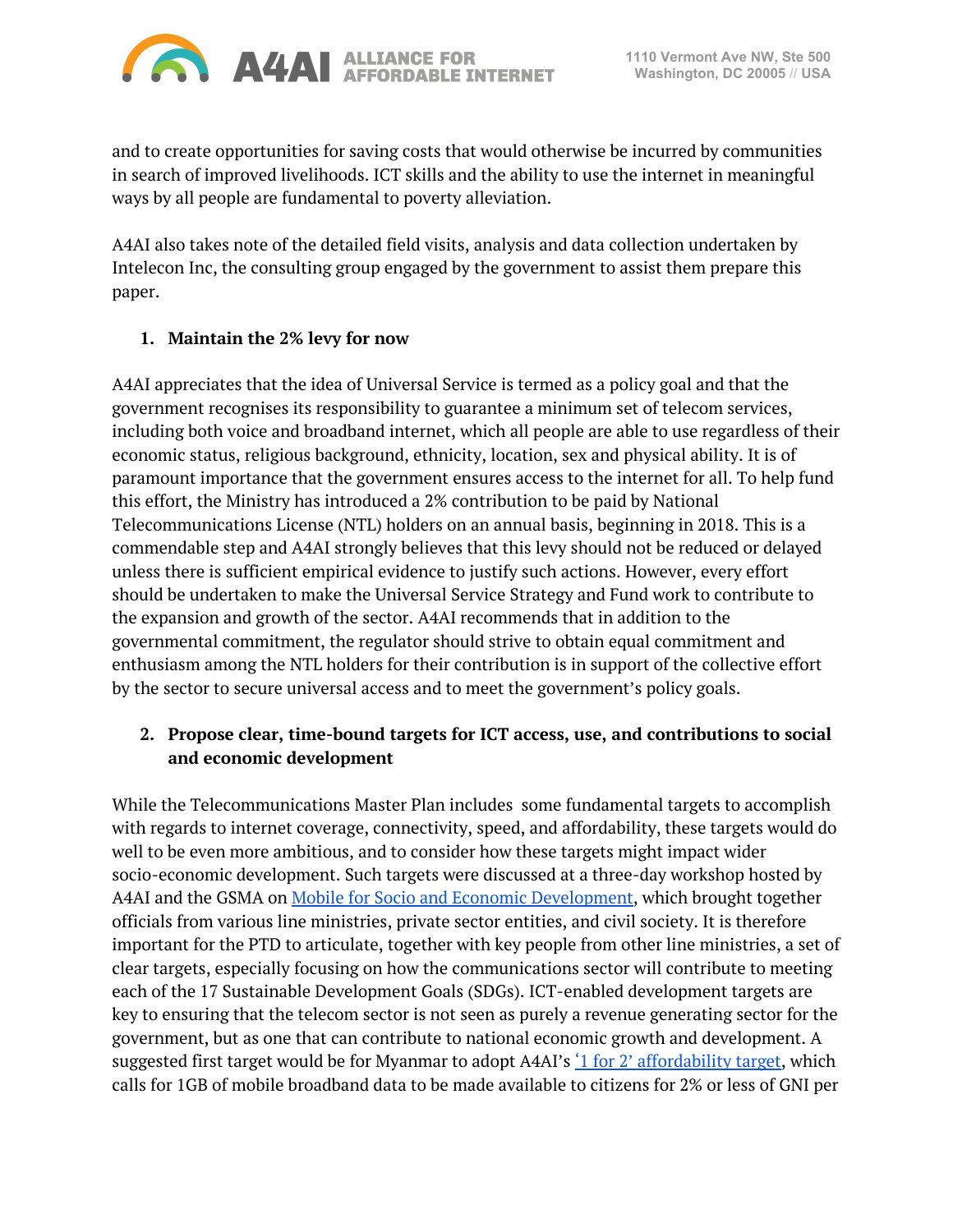

capita. This target was recently adopted by the UN Broadband [Commission](http://www.broadbandcommission.org/Documents/publications/wef2018.pdf), and has previously been endorsed by the Economic Community of West African States, as well as by the governments of Nigeria and Ghana.

### **3. Defining the Universal Service Strategy for Myanmar**

As shown in the draft document, Universal Service contains several elements, and defining these for the Myanmar context would be highly appreciated. It would be beneficial for the final document to contain a statement laying out what the Universal Service Strategy would mean to Myanmar, including specific and measurable indicators, and time-bound targets. Aligning these concrete, time-bound targets to Myanmar's next five-year strategy would bring additional meaning and effect to national efforts. A4AI recommends a target of enabling access for the entire population — regardless of geography — at an affordable cost of 2% or less of per capita income, with guarantees included for speed and quality of service. The four components laid out in the Strategy (Availability, Accessibility, Affordability and Ability) offer a good framework, but an all-encompassing definition may be even more effective. A4AI's [2015-16](http://a4ai.org/affordability-report/report/2015/#policy_recommendations) [Affordability](http://a4ai.org/affordability-report/report/2015/#policy_recommendations) Report categorically calls for redefining affordability with income and gender inequalities in mind. Further, the intent of creating the Fund would be for its disbursement rather than accumulation, which is the reason why similar funds in other countries have not been termed successful.

## **4. Using Public Access to help achieve Universal Access and Service**

It is assumed perhaps that universal access is possible through public access points while universal service is possible through mobile internet for individual customers. Going by the <u>[various](http://a4ai.org/affordability-report/report/2017/#employing_public_access_solutions_to_close_the_digital_divide) models of public access</u>, such as the Common Service Centres of India<sup>1</sup>, Community eCentres of the Philippines $^2$ , Nenasalas of Sri Lanka, $^3$  and telecentres in Thailand, $^4$  it is possible for the Myanmar government to consider its plan to scale up the two pilot initiatives of Ooredoo and Telenor to each and every village in Myanmar, as well as across informal urban settlements. These public access centres are capable of providing access to broadband Internet to local residents, can be used for digital skills training activities, and provide a point of access for citizens to access government eServices. Including public libraries in this network of public service points would offer further opportunity for skills building and for the government to realise its eGovernance Plan and Telecommunications Master Plan goals. Developing and utilising an effective Universal Service Fund (USF) — funds from which could be used to expand these public access services  $-$  offers not just an opportunity to reach the 5% of the population that remains unconnected, but also to provide underserved communities with meaningful access and services.

<sup>1</sup> <https://www.csc.gov.in/>

<sup>2</sup> <http://www.dict.gov.ph/philippine-community-ecenter-cec-program/>

<sup>3</sup> <http://www.nenasala.lk/>

<sup>4</sup> <http://www.thaitelecentre.org/>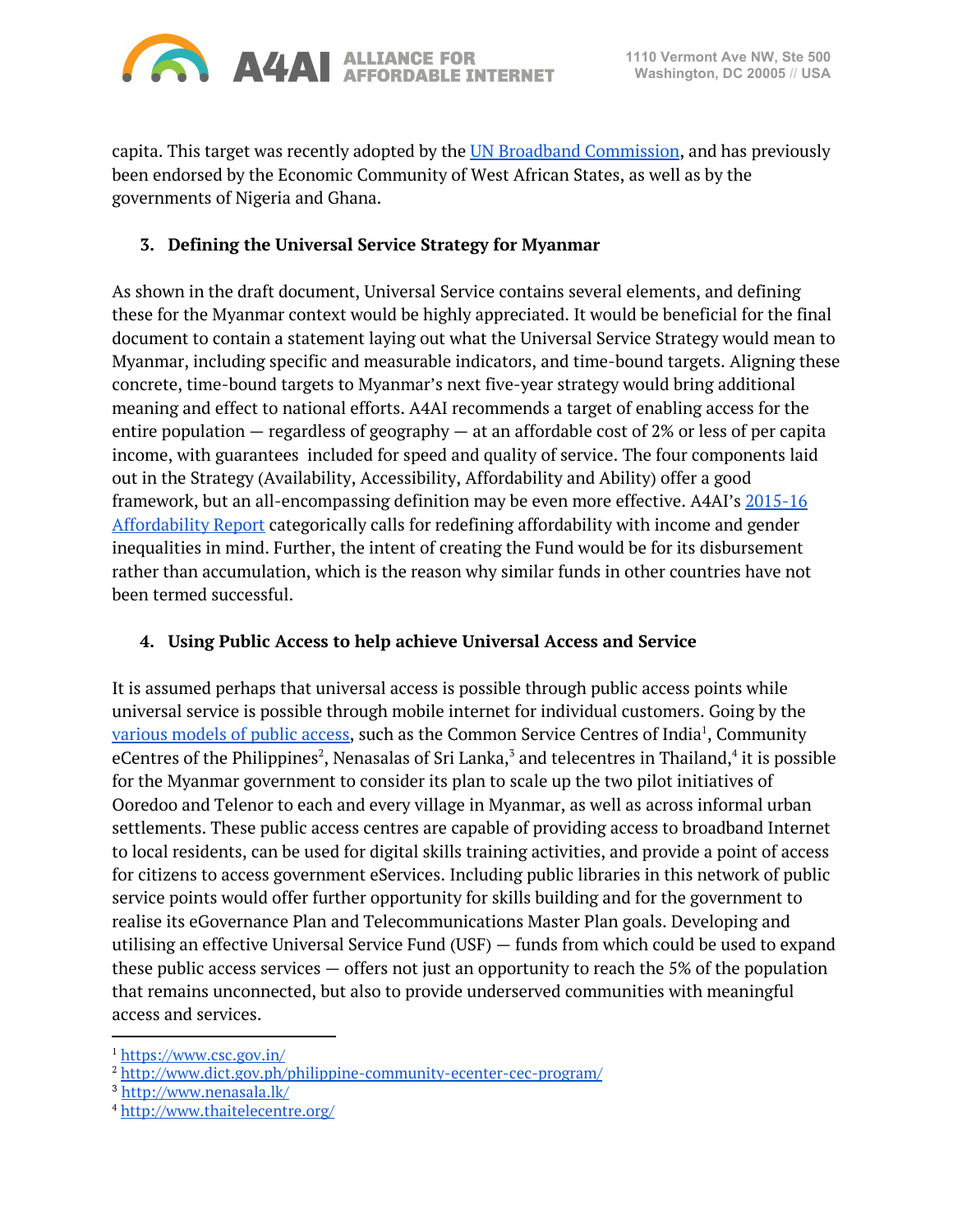

#### **5. Focus on the 5% of unconnected is not enough**

The strategy document describes in detail the plans of Myanmar's four mobile operators to cover almost 95% of the geography by the year 2019; therefore, the Universal Service Strategy may be likely to focus only on the unconnected 5% of the Myanmar population. This approach actually reduces the Universal Service Strategy to merely a universal access strategy. What is needed in Myanmar is a holistic strategy to reach out to *both* the country's unconnected population, as well as its underserved population. Myanmar's USF offers a clear opportunity to bridge the digital divide, indifferent to location or the geography of individuals who cannot afford to pay or otherwise connect on their own. While A4AI welcomes the idea of targeted intervention in those townships and regions where the private sector has not been quite successful in deploying resources, the USF is also a strategic tool to provide uninterrupted and affordable services to people, including the urban poor, women and other marginalized populations. As a result, the programming style of USF should focus on the underserved and unserved areas in the population.

#### **6. The discourse should move beyond access targets**

The first two components of the Universal Service Strategy point to coverage, download speeds and the choice of technology available at the hands of operators to provide certain levels of download speed in rural and urban locales. A4AI would like to see the discourse move beyond certain access targets and indicators to the purpose of this Universal Strategy to serve the people, i.e., it should include targets associated with the use of the internet to benefit from public services such as health, education, employment opportunities, among others. The USF can legitimately offer an opportunity to strengthen the universal service ecosystem in each and every community, and can prove much more powerful beyond the current focus on highways, roads, etc.

#### **7. Affordability targets are missing from the Strategy**

The strategy paper assumes that as a nation Myanmar has already surpassed the '1 for 2' target recommended by A4AI; thus, it does not discuss or show any intent to address the affordability issue. The conundrum is not in reducing costs, but in developing a good service ecosystem, as stated above. As a result of missing World Bank data, A4AI's mobile broadband pricing database does not include the latest details on Myanmar. However, the last available data points to a huge 5.9% of cost incurred by [Myanmar](http://a4ai.org/mobile-broadband-pricing-data/) citizens, as compared to many of their counterparts in other Asian nations, where average costs were around 3.5% in 2015 and 2.5% in 2016. The affordability of access in Myanmar could be further improved, and a policy intent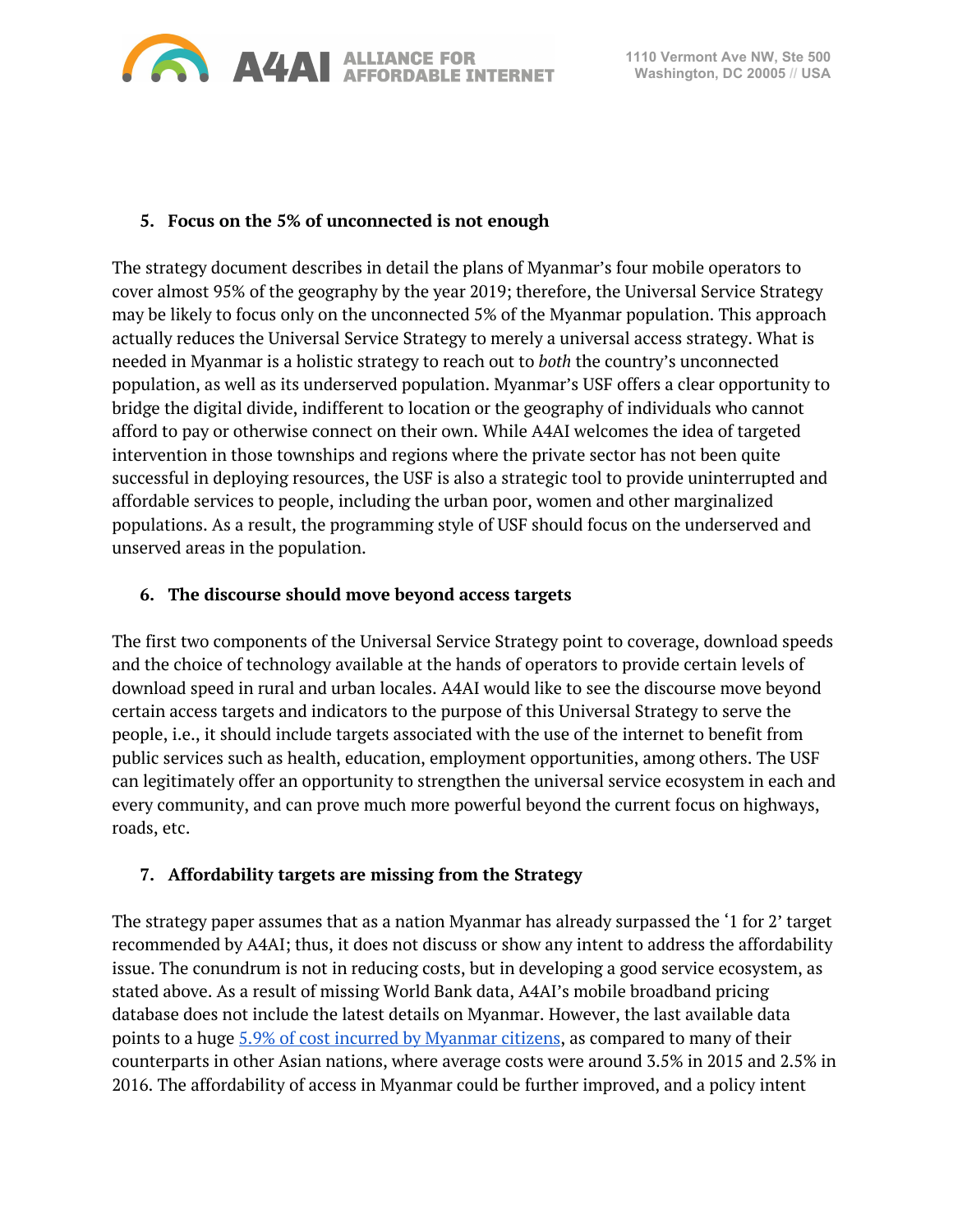

should specify what constitutes affordability in Myanmar — particularly considering the lowest 20% of income earners in the country. Such a defined pronouncement shall give an opportunity to measure affordability data meaningfully. In this regard, the [A4AI-Myanmar](http://a4ai.org/myanmar/) Coalition's identification of Open Data indicators is noteworthy and a reference point; the government should attempt to publish telecom sector data as open data on its website, so that interested stakeholders and citizens can analyse and play their part in strengthening the service ecosystem.

#### **8. Gender-specific targets are required in the three major programs and the proposed sub-programs of intervention.**

Developing countries that do not have gender-specific targets are likely to perpetuate the gap on access to services among men and women. A4AI and Web Foundation research shows that over 2 billion women worldwide are offline, and women in poor and urban poor communities are 50% less likely to use the [internet](http://webfoundation.org/about/research/womens-rights-online-2015/) compared to their male counterparts. Data from the ITU also confirms that there is a 12% access gap between men and women, and when it comes to their ability to exploit services, the percentage gap increases. [Data](http://lirneasia.net/wp-content/uploads/2016/04/Galpaya-LA-GSMA-Gender-Launch-WebVersion_V28.pdf) from A4AI partner LIRNEasia also exposes the same problems.

The Web Foundation has developed a framework - the [REACT](https://webfoundation.org/react/) framework (which focuses on Rights, Education, Access, Content, and Targets) - to help address the gender gap in a meaningful manner. We therefore urge the PTD to ensure that the Universal Service strategy include gender-specific targets in each of the three program interventions, as well as in the monitoring and evaluation plan suggested in the paper. Even in sub-program interventions, such as broadband internet connectivity and training in schools, one will need to consciously undertake efforts to bridge the gender digital gap. At present, the strategy document does not specify its intent to collect and analyse gender-disaggregated data. As a good practice, the government should encourage data collection, dissemination, and analysis that is disaggregated by gender and/or developed from a gender perspective. It should indeed aim to develop policies and programs in line with the REACT framework.

Failing to connect women means we will fail to achieve universal access. With no target set to bridge the gender digital gap, the strategy would miss a great opportunity to develop the programs needed to ensure equal opportunities for women to access and use the internet effectively. A4AI's 2015-16 [Affordability](http://a4ai.org/affordability-report/report/2015/#develop_gender-responsive_national_broadband_plans) Report addresses the issue of gender inequality and outlines concrete steps to address the policy gaps.

## **9. Governance of the Fund should be independent and supported by a multi-stakeholder group**